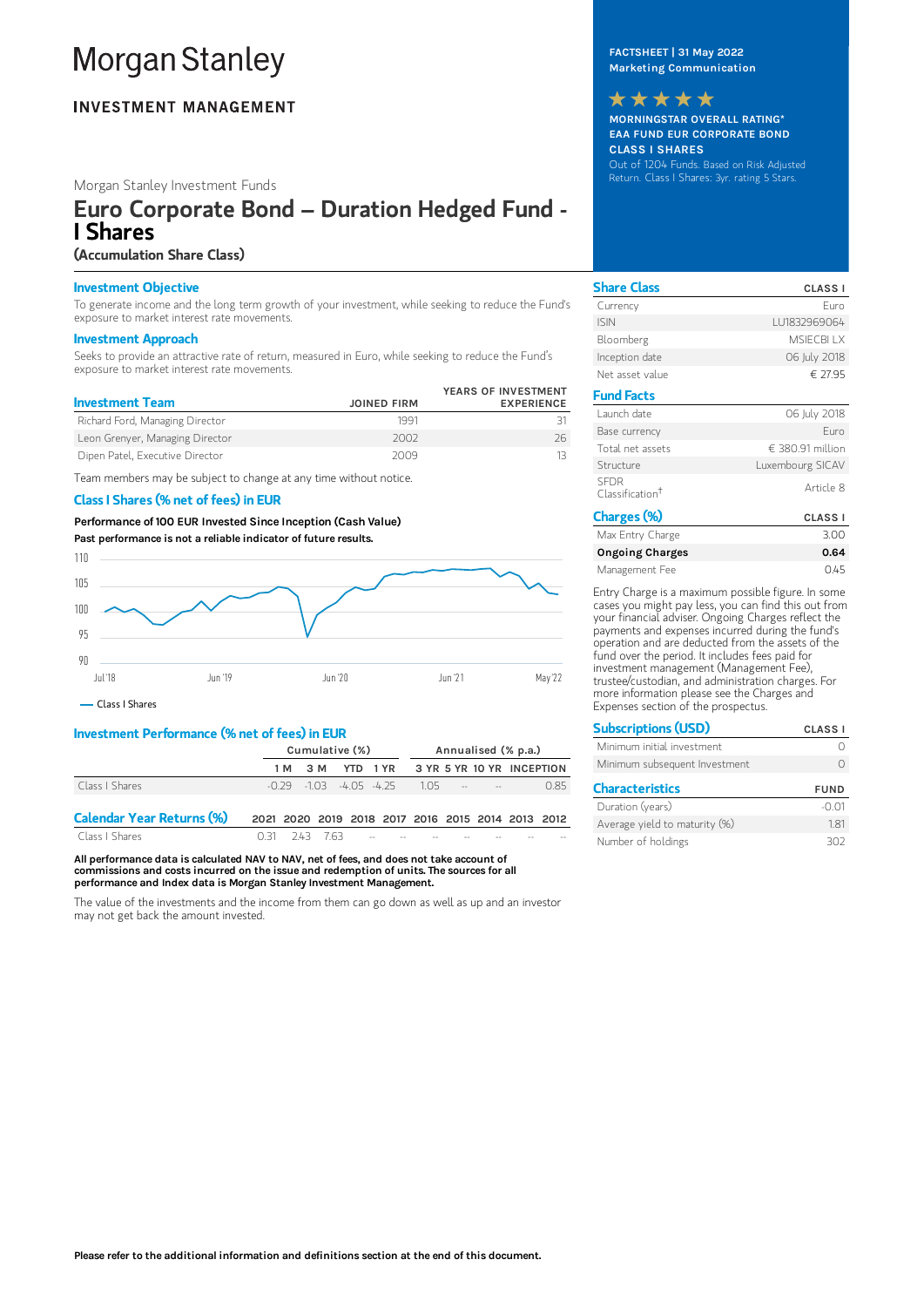## Top Countries (% of Total Net Assets)<sup>1</sup> FUND

|  | U.S.                  | 15.28 |
|--|-----------------------|-------|
|  | France                | 12.82 |
|  | <b>United Kingdom</b> | 8.66  |
|  | Germany               | 8.64  |
|  | Spain                 | 6.55  |
|  | Australia             | 6.43  |
|  | Netherlands           | 5.87  |
|  | Italy                 | 5.19  |
|  | Switzerland           | 3.59  |
|  | Other                 | 23.69 |
|  | Cash                  | 3.28  |

| Sector Allocation (% of Total Net Assets) <sup>1,2</sup> | <b>PORTFOLIO</b> |
|----------------------------------------------------------|------------------|
| <b>Government Related</b>                                | 8.67             |
| Corporates                                               | 89.99            |
| Industrial                                               | 27.61            |
| Utility                                                  | 8.03             |
| Financial Institutions                                   | 5435             |
| Cash & Equivalents                                       | 1.34             |

# **Quality Distribution (% of Total Net Assets)<sup>1,3</sup> FUND**



<sup>†</sup> This Fund is classified as an Article 8 product under the Sustainable Finance Disclosure Regulation. Article 8 products are those which promote environmental or social characteristics and which integrate sustainability into the investment process in a binding manner. Before making any decision to invest in the fund mentioned herein, please refer to all the characteristics and objectives of the Fund noted in the current Prospectus and KIID at morganstanleyinvestmentfunds.com.

<sup>1</sup> May not sum to 100% due to the exclusion of other assets and liabilities. <sup>2</sup> For additional information regarding sector classification/definitions please visit www.msci.com/gics and the glossary at www.morganstanley.com <sup>3</sup> Quality distribution data for securities is sourced from Fitch, Moody's and S&P. Where the credit ratings for individual securities differ between the three ratings agencies, the 'highest' rating is applied. The rating of credit default swaps is based on the 'highest' rating of the underlying reference bond. 'Cash' includes investments in short term instruments, including investments in Morgan Stanley liquidity funds.

#### Please refer to the Prospectus for full risk disclosures, available at  $\mu$ anstanleyinvestmentfunds.com. All data as of 31.05.2022 and subject to change daily.

This is a marketing communication. Applications for shares in the Fund should not be made without first consulting the current Prospectus and the Key Investor Information Document ("KIID"), which are available in English and in the official language of your local jurisdiction at [morganstanleyinvestmentfunds.com](https://www.morganstanley.com/im/msinvf/index.html) or free of charge from the Registered Office of Morgan Stanley Investment Funds, European Bank and Business Centre, 6B route de Trèves, L-2633 Senningerberg, R.C.S. Luxemburg B 29 192. A summary of investor rights is available in English at the same website.

If the management company of the relevant Fund decides to terminate its arrangement for marketing that Fund in any EEA country where it is registered for sale, it will do so in accordance with the relevant UCITS rules.

#### **DEFINITIONS**

Average yield to maturity measures the annual return on interest-bearing securities. In this it is assumed that they will be held to maturity. This metric includes both the coupon payments received during the term of the security and the repayment of the capital on maturity. **Bloomberg** stands for 'Bloomberg Global Identifier (BBGID)'. This is a unique 12 digit alphanumerical code designed to enable the identification of securities, such as the Morgan Stanley Investment Funds sub-funds at share class

#### Share Class I Risk and Reward Profile

| Lower Risk                       |  |  |   |                                   | Higher Risk |
|----------------------------------|--|--|---|-----------------------------------|-------------|
|                                  |  |  | h |                                   |             |
| <b>Potentially Lower Rewards</b> |  |  |   | <b>Potentially Higher Rewards</b> |             |

The risk and reward category shown is based on historic data.

- Historic figures are only a guide and may not be a reliable indicator of what may happen in the future.
- As such this category may change in the future.
- The higher the category, the greater the potential reward, but also the greater the risk of losing the investment. Category 1 does not indicate a risk free investment.
- The Fund is in this category because it invests in fixed income securities. and the fund's simulated and/or realised return has experienced medium rises and falls historically.
- The Fund may be impacted by movements in the exchange rates between the Fund's currency and the currencies of the Fund's investments.
- This rating does not take into account other risk factors which should be considered before investing, these include:
- The value of bonds are likely to decrease if interest rates rise and vice versa. There can be no guarantee that hedging strategies utilised by the Fund to reduce the risk of a movement in interest rates affecting your investment will be successful.
- The value of financial derivative instruments are highly sensitive and may result in losses in excess of the amount invested by the Fund.
- Issuers may not be able to repay their debts, if this happens the value of your investment will decrease. This risk is higher where the fund invests in a bond with a lower credit rating.
- The Fund relies on other parties to fulfill certain services, investments or transactions. If these parties become insolvent, it may expose the Fund to financial loss.
- Sustainability factors can pose risks to investments, for example: impact asset values, increased operational costs.
- There may be an insufficient number of buyers or sellers which may affect the Fund's ability to buy or sell securities.
- Investment in Fixed Income Securities via the China Interbank Bond Market mesument in the amesure securities that the entire interior in containing and liquidity risk.
- Past performance is not a reliable indicator of future results. Returns may increase or decrease as a result of currency fluctuations. The value of investments and the income from them can go down as well as up and investors may lose all or a substantial portion of his or her investment.
- The value of the investments and the income from them will vary and there can be no assurance that the Fund will achieve its investment objectives.
- Investments may be in a variety of currencies and therefore changes in rates of exchange between currencies may cause the value of investments to decrease or increase. Furthermore, the value of investments may be adversely affected by fluctuations in exchange rates between the investor's reference currency and the base currency of the investments.

level, on a Bloomberg Terminal. The Bloomberg Terminal, a system provided by Bloomberg L.P., enables analysts to access and analyse real-time financial market data. Each Bloomberg code starts with the same BBG prefix, followed by nine further characters that we list here in this guide for each share class of each fund. Cash & Equivalents are defined as the value of assets that can be converted into cash immediately. These include commercial paper, open FX transactions, Treasury bills and other short-term instruments. Such instruments are considered cash equivalents because they are deemed liquid and not subject to significant risk of changes in values. Duration is a measure of the sensitivity of the price (the value of principal) of a fixed-income investment to a change in interest rates. Duration is expressed as a number of years. Rising interest rates mean falling bond prices, while declining interest rates mean rising bond prices. ISIN is the international securities identification number (ISIN), a 12 digit code consisting of numbers and letters that distinctly identifies securities. NAV is the Net Asset Value per share of the Fund (NAV), which represents the value of the assets of a fund less its liabilities. Number of holdings provided are a typical range, not a maximum number. The portfolio may exceed this from time to time due to market conditions and outstanding trades.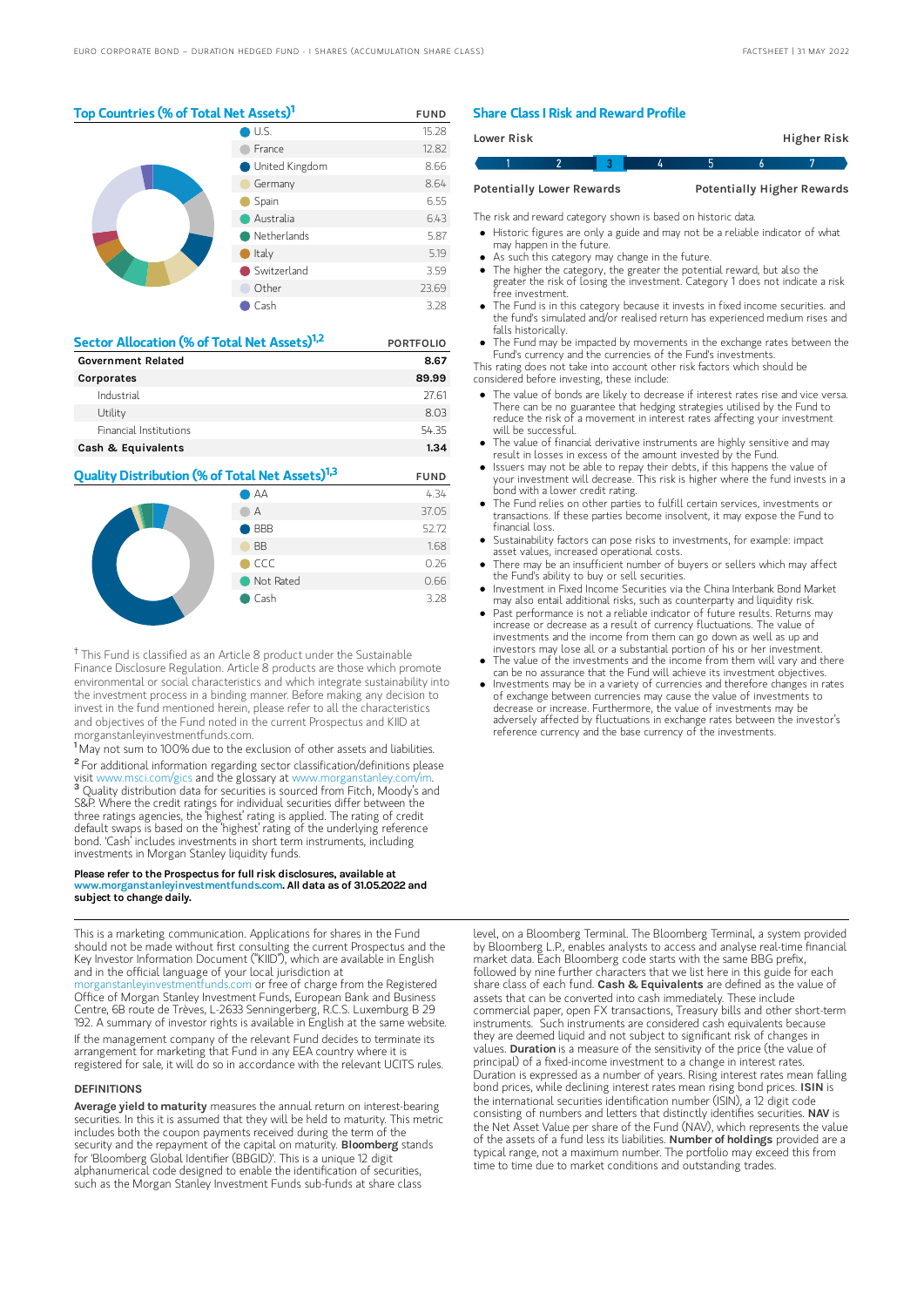#### **DISTRIBUTION**

This communication is only intended for and will only be distributed to persons resident in jurisdictions where such distribution or availability would not be contrary to local laws or regulations. In particular, the Shares are not for distribution to US persons.

Ireland: MSIM Fund Management (Ireland) Limited. Registered Office: The Observatory, 7-11 Sir John Rogerson's Quay, Dublin 2, D02 VC42, Ireland. Registered in Ireland as a private company limited by shares under company number 616661. MSIM Fund Management (Ireland) Limited is regulated by the Central Bank of Ireland. United Kingdom: Morgan Stanley Investment Management Limited is authorised and regulated by the Financial Conduct Authority. Registered in England. Registered No. 1981121. Registered Office: 25 Cabot Square, Canary Wharf, London E14 4QA, authorised and regulated by the Financial Conduct Authority. Dubai: Morgan Stanley Investment Management Limited (Representative Office, Unit Precinct 3-7th Floor-Unit 701 and 702, Level 7, Gate Precinct Building 3, Dubai International Financial Centre, Dubai, 506501, United Arab Emirates. Telephone: +97 (0)14 709<br>7158). I**taly:** MSIM Fund Management (Ireland)Limited, Milan Branch (Sede Secondaria di Milano) is a branch of MSIM Fund Management (Ireland) Limited, a company registered in Ireland, regulated by the Central Bank of Ireland and whose registered office is at The Observatory, 7-11 Sir John Rogerson's Quay, Dublin 2, D02 VC42, Ireland. MSIM Fund Management (Ireland) Limited Milan Branch (Sede Secondaria di Milano) with seat in Palazzo Serbelloni Corso Venezia, 16 20121 Milano, Italy, is registered in Italy with company number and VAT number 11488280964. The Netherlands: MSIM Fund Management (Ireland) Limited, Rembrandt Tower, 11th Floor Amstelplein 1 1096HA, Netherlands. Telephone: 31 2-0462-1300. Morgan Stanley Investment Management is a branch office of MSIM Fund Management (Ireland) Limited. MSIM Fund Management (Ireland) Limited is regulated by the Central Bank of Ireland. France: MSIM Fund Management (Ireland) Limited, Paris Branch is a branch of MSIM Fund Management (Ireland) Limited, a company registered in Ireland, regulated by the Central Bank of Ireland and whose registered office is at The Observatory, 7-11 Sir John Rogerson's Quay, Dublin 2, D02 VC42, Ireland. MSIM Fund Management (Ireland) Limited Paris Branch with seat at 61 rue de Monceau 75008 Paris, France, is registered in France with company number 890 071 863 RCS. Spain: MSIM Fund Management (Ireland) Limited, Sucursal en España is a branch of MSIM Fund Management (Ireland) Limited, a company registered in Ireland, regulated by the Central Bank of Ireland and whose registered office is at The Observatory, 7-11 Sir John Rogerson's Quay, Dublin 2, D02 VC42, Ireland. MSIM Fund Management (Ireland) Limited, Sucursal en España with seat in Calle Serrano 55, 28006, Madrid, Spain, is registered in Spain with tax identification number W0058820B. Switzerland: Morgan Stanley & Co. International plc, London, Zurich Branch Authorised and regulated by the Eidgenössische Finanzmarktaufsicht ("FINMA"). Registered with the Register of Commerce Zurich CHE-115.415.770. Registered Office: Beethovenstrasse 33, 8002 Zurich, Switzerland, Telephone +41 (0) 44 588 1000. Facsimile Fax: +41(0) 44 588 1074.

Australia: This publication is disseminated in Australia by Morgan Stanley Investment Management (Australia) Pty Limited ACN: 122040037, AFSL No. 314182, which accepts responsibility for its contents. This publication, and any access to it, is intended only for "wholesale clients" within the meaning of the Australian Corporations Act. Hong Kong: This document has been issued by Morgan Stanley Asia Limited for use in Hong Kong and shall only be made available to "professional investors" as defined under the Securities and Futures Ordinance of Hong Kong (Cap 571). The contents of this document have not been reviewed nor approved by any regulatory authority including the Securities and Futures Commission in Hong Kong. Accordingly, save where an exemption is available under the relevant law, this document shall not be issued, circulated, distributed, directed at, or made available to, the public in Hong Kong. Singapore: This publication should not be considered to be the subject of an invitation for subscription or purchase, whether directly or indirectly, to the public or any member of the public in Singapore other than (i) to an institutional investor under section 304 of the Securities and Futures Act, Chapter 289 of Singapore ("SFA"), (ii) to a "relevant person" (which includes an accredited investor) pursuant to section 305 of the SFA, and such distribution is in accordance with the conditions specified in section 305 of the SFA; or (iii) otherwise pursuant to, and in accordance with the conditions of, any other applicable provision of the SFA. In particular, for investment funds that are not authorized or recognized by the MAS, units in such funds are not allowed to be offered to the retail public; any written material issued to persons as aforementioned in connection with an offer is not a prospectus as defined in the SFA and, accordingly, statutory liability under the SFA in relation to the content of prospectuses does not apply, and investors should consider carefully whether the investment is suitable for them. This publication has not been reviewed by the Monetary Authority of Singapore.

Chile: Neither the Fund nor the interests in the Fund are registered in the Registry of Offshore Securities (el Registro de Valores Extranjeros) or subject to the supervision of the Commission for the Financial Market (la

Comisión para el Mercado Financiero). This document and other offering materials relating to the offer of the interests in the Fund do not constitute a public offer of, or an invitation to subscribe for or purchase, the Fund interests in the Republic of Chile, other than to individually identified purchasers pursuant to a private offering within the meaning of Article 4 of the Chilean Securities Act (la Ley del Mercado de Valores) (an offer that is not "addressed to the public at large or to a certain sector or specific group of the public").

Peru: The interests in the Fund have not been and will not be registered in Peru under Decreto Legislativo 862: Ley de Fondos de Inversión y sus Sociedades Administradoras or under Decreto Legislativo 861: Ley del Mercado de Valores (the "Securities Market Law"), and are being offered to institutional investors only (as defined in article 8 of the Securities Market Law) pursuant to a private placement, according to article 5 of the Securities Market Law. The interests in the Fund have not been registered in the securities market public registry (Registro Público del Mercado de Valores) maintained by, and the offering of the Fund interests in Peru is not subject to the supervision of, the Superintendencia del Mercado de Valores. Any transfers of the Fund interests shall be subject to the limitations contained in the Securities Market Law and the regulations issued thereunder.

#### IMPORTANT INFORMATION

EMEA: This marketing communication has been issued by MSIM Fund Management (Ireland) Limited. MSIM Fund Management (Ireland) Limited is regulated by the Central Bank of Ireland. MSIM Fund Management (Ireland) Limited is incorporated in Ireland as a private company limited by shares with company registration number 616661 and has its registered address at The Observatory, 7-11 Sir John Rogerson's Quay, Dublin 2, D02 VC42, Ireland.

This document contains information relating to the sub-fund ("Fund") of Morgan Stanley Investment Funds, a Luxembourg domiciled Société d'Investissement à Capital Variable. Morgan Stanley Investment Funds (the "Company") is registered in the Grand Duchy of Luxembourg as an undertaking for collective investment pursuant to Part 1 of the Law of 17th December 2010, as amended. The Company is an Undertaking for Collective Investment in Transferable Securities ("UCITS").

Applications for shares in the Fund should not be made without first consulting the current Prospectus, Key Investor Information Document ("KIID"), Annual Report and Semi-Annual Report ("Offering Documents"), or other documents available in your local jurisdiction which is available free of charge from the Registered Office: European Bank and Business Centre, 6B route de Trèves, L-2633 Senningerberg, R.C.S. Luxemburg B 29 192. In addition, all Italian investors should refer to the 'Extended Application Form', and all Hong Kong investors should refer to the 'Additional Information for Hong Kong Investors' section, outlined within the Prospectus. Copies of the Prospectus, KIID, the Articles of Incorporation and the annual and semiannual reports, in German, and further information can be obtained free of charge from the representative in Switzerland. The representative in Switzerland is Carnegie Fund Services S.A., 11, rue du Général-Dufour, 1204 Geneva. The paying agent in Switzerland is Banque Cantonale de Genève, 17, quai de l'Ile, 1204 Geneva. The document has been prepared solely for informational purposes and does not constitute an offer or a recommendation to buy or sell any particular security or to adopt any specific investment strategy.

Any index referred to herein is the intellectual property (including registered trademarks) of the applicable licensor. Any product based on an index is in no way sponsored, endorsed, sold or promoted by the applicable licensor and it shall not have any liability with respect thereto. The Fund is actively managed, and the management of the fund is not constrained by or compared to the composition of the Benchmark.

All investments involve risks, including the possible loss of principal. The material contained herein has not been based on a consideration of any individual client circumstances and is not investment advice, nor should it be construed in any way as tax, accounting, legal or regulatory advice. To that end, investors should seek independent legal and financial advice, including advice as to tax consequences, before making any investment decision.

The use of leverage increases risks, such that a relatively small movement in the value of an investment may result in a disproportionately large movement, unfavourable as well as favourable, in the value of that investment and, in turn, the value of the Fund.

Investment in the Fund concerns the acquisition of units or shares in a fund, and not in a given underlying asset such as building or shares of a company, as these are only the underlying assets owned.

The information contained in this communication is not a research recommendation or 'investment research' and is classified as a 'Marketing Communication' in accordance with the applicable European or Swiss regulation. This means that this marketing communication (a) has not been prepared in accordance with legal requirements designed to promote the independence of investment